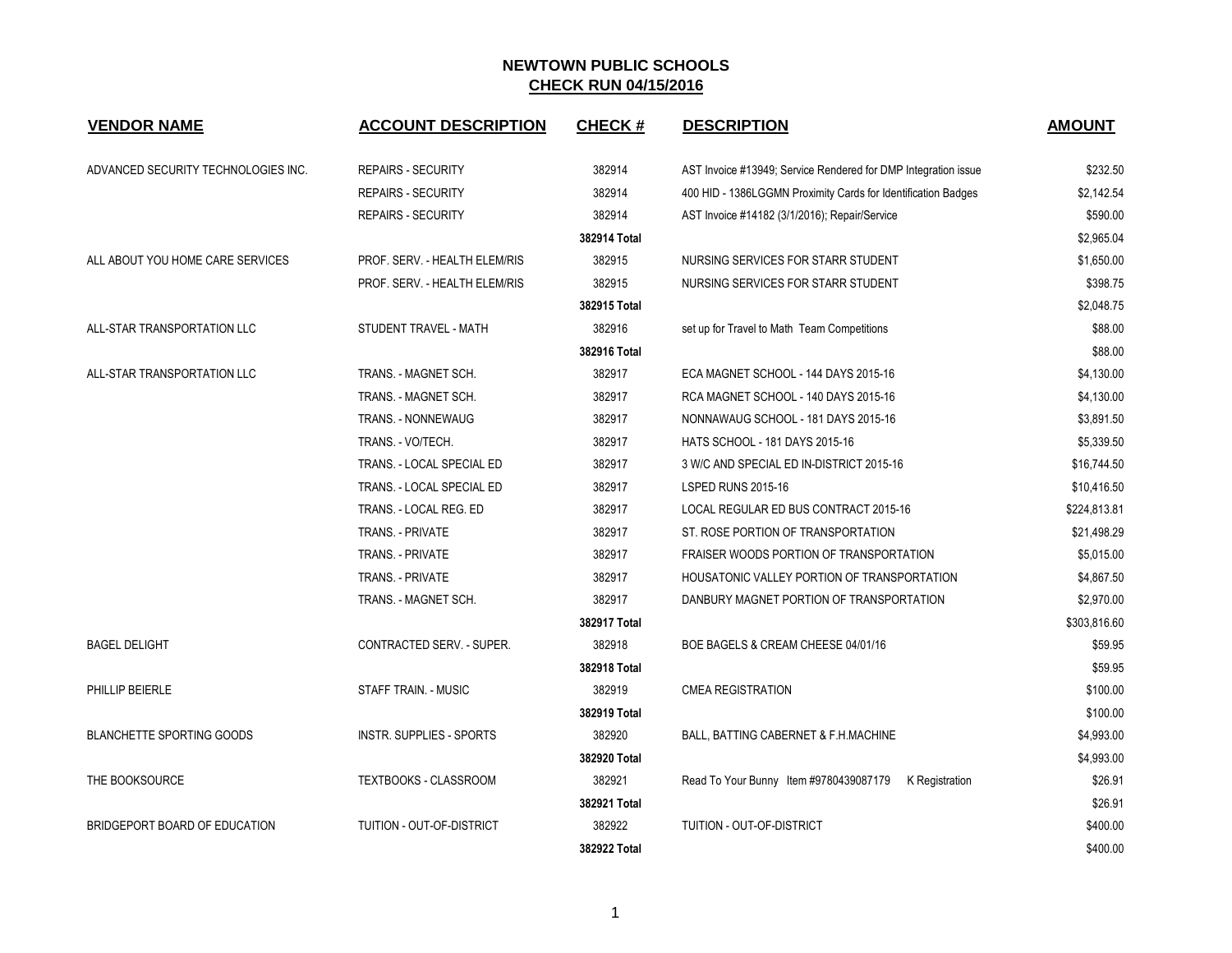| <b>VENDOR NAME</b>               | <b>ACCOUNT DESCRIPTION</b>              | <b>CHECK#</b> | <b>DESCRIPTION</b>                                            | <b>AMOUNT</b> |
|----------------------------------|-----------------------------------------|---------------|---------------------------------------------------------------|---------------|
| CBS LLC                          | REPAIRS - INFO. TECH.                   | 382923        | Epson 570 Super Short Throw projection System                 | \$999.00      |
|                                  | REPAIRS - INFO. TECH.                   | 382923        | Epson 570 Super Short Throw - to replace Unifi45 and Unifi 55 | \$3,996.00    |
|                                  |                                         | 382923 Total  |                                                               | \$4,995.00    |
| <b>CENTRAL ELECTRIC LLC</b>      | CONTRACTED SERV. - INFO. TECH.          | 382924        | Installation and labor to install                             | \$3,000.00    |
|                                  |                                         | 382924 Total  |                                                               | \$3,000.00    |
| CONN JUNIOR REPUBLIC INC.        | TUITION - OUT-OF-DISTRICT               | 382925        | TUITION - OUT-OF-DISTRICT                                     | \$10,617.20   |
|                                  | TUITION - OUT-OF-DISTRICT               | 382925        | TUITION - OUT-OF-DISTRICT                                     | \$5,308.60    |
|                                  | TUITION - OUT-OF-DISTRICT               | 382925        | TUITION - OUT-OF-DISTRICT                                     | \$2,818.08    |
|                                  |                                         | 382925 Total  |                                                               | \$18,743.88   |
| CONNEC-TO-TALK                   | PROF. SERV. - PSYCH/MED. EVAL.          | 382926        | PROF. SERV. - PSYCH/MED. EVAL.                                | \$338.25      |
|                                  |                                         | 382926 Total  |                                                               | \$338.25      |
| NATHALIE DE BRANTES              | INSTR. SUPPLIES - CLASSROOM             | 382927        | STAFF MEETING COFFEE                                          | \$107.39      |
|                                  |                                         | 382927 Total  |                                                               | \$107.39      |
| AMY DUMOCH, M.A. CCC-SLP         | CONTRACTED SERV. - SP/HEAR.             | 382928        | CONTRACTED SERV. - SP/HEAR.                                   | \$1,100.00    |
|                                  |                                         | 382928 Total  |                                                               | \$1,100.00    |
| <b>EAGLETON SCHOOL INC.</b>      | TUITION - OUT-OF-DISTRICT               | 382929        | <b>TUITION - OUT-OF-DISTRICT</b>                              | \$6,968.98    |
|                                  |                                         | 382929 Total  |                                                               | \$6,968.98    |
| EDUCATION CONNECTION             | STAFF TRAIN. - STAFF DEVELOP.           | 382930        | STAFF TRAIN. - STAFF DEVELOP.                                 | \$900.00      |
|                                  |                                         | 382930 Total  |                                                               | \$900.00      |
| <b>ENGINEERING IS ELEMENTARY</b> | TEXTBOOKS - CURR. DEVELOP.              | 382931        | Set of Teacher Guides SEE ATTACHED                            | \$909.50      |
|                                  |                                         | 382931 Total  |                                                               | \$909.50      |
| <b>EVERSOURCE</b>                | ELECTRICITY - RIS.                      | 382932        | ELEC 51984466011 LOAN                                         | \$378.92      |
|                                  |                                         | 382932 Total  |                                                               | \$378.92      |
| <b>EVERSOURCE</b>                | PROPANE & NATURAL GAS - HAW.            | 382933        | GAS 57890556004 1750. CCF                                     | \$1,735.78    |
|                                  | <b>PROPANE &amp; NATURAL GAS - RIS.</b> | 382933        | GAS 57410220032 7990, CCF                                     | \$6,301.35    |
|                                  | PROPANE & NATURAL GAS - H.S.            | 382933        | GAS 57445161052 24190. CCF                                    | \$17,917.63   |
|                                  |                                         | 382933 Total  |                                                               | \$25,954.76   |
| FOLLETT SCHOOL SOLUTIONS INC.    | <b>TEXTBOOKS - ENGLISH</b>              | 382934        | 9780306824203 FRIDAY NIGHT LIGHTS                             | \$336.90      |
|                                  | <b>TEXTBOOKS - ENGLISH</b>              | 382934        | 9780385522267 WHERE MEN WIN GLORY (NEW-HARDCOVER)             | \$610.80      |
|                                  | <b>TEXTBOOKS - ENGLISH</b>              | 382934        | 9781592401864 MIRACLE OF ST ANTHONY with BOOKGUARD)           | \$364.20      |
|                                  |                                         | 382934 Total  |                                                               | \$1,311.90    |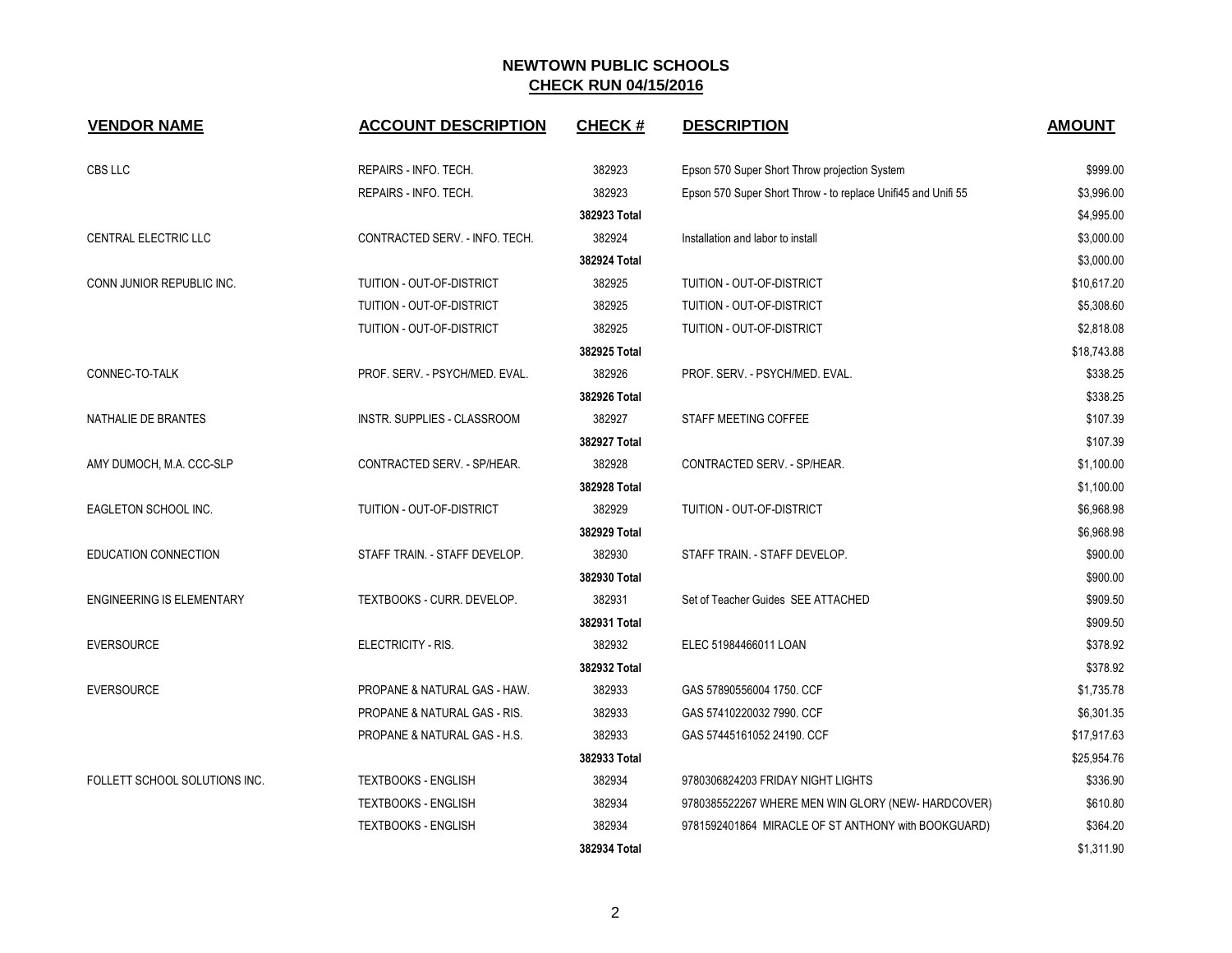| <b>VENDOR NAME</b>                     | <b>ACCOUNT DESCRIPTION</b>      | <b>CHECK#</b> | <b>DESCRIPTION</b>                                       | <b>AMOUNT</b> |
|----------------------------------------|---------------------------------|---------------|----------------------------------------------------------|---------------|
| THE FOUNDATION SCHOOL                  | TUITION - OUT-OF-DISTRICT       | 382935        | TUITION - OUT-OF-DISTRICT                                | \$24,195.00   |
|                                        |                                 | 382935 Total  |                                                          | \$24,195.00   |
| <b>FRONTIER</b>                        | <b>TELEPHONE &amp; CABLE</b>    | 382936        | TELEPHONE SERV 2015/16                                   | \$75.14       |
|                                        |                                 | 382936 Total  |                                                          | \$75.14       |
| <b>FRONTIER</b>                        | <b>TELEPHONE &amp; CABLE</b>    | 382937        | TELEPHONE SERV 2015/16                                   | \$62.17       |
|                                        |                                 | 382937 Total  |                                                          | \$62.17       |
| DR. JOHN GELINAS                       | PROF. SERV. - PSYCH/MED. EVAL.  | 382938        | PROF. SERV. - PSYCH/MED. EVAL.                           | \$3,050.00    |
|                                        | PROF. SERV. - PSYCH/MED. EVAL.  | 382938        | PROF. SERV. - PSYCH/MED. EVAL.                           | \$3,350.00    |
|                                        |                                 | 382938 Total  |                                                          | \$6,400.00    |
| <b>KIRSTEN GELSTON</b>                 | STAFF TRAIN. - H.S.             | 382939        | CRITICAL ISSUES                                          | \$135.00      |
|                                        |                                 | 382939 Total  |                                                          | \$135.00      |
| ICMA RETIREMENT CORPORATION            | PENSION PLAN                    | 382940        | ANNUAL PLAN FEE 2015/16 4 TH QTR.                        | \$250.00      |
|                                        |                                 | 382940 Total  |                                                          | \$250.00      |
| THE INSTITUTE OF PROFESSIONAL PRACTICE | PROF. SERV. - PSYCH/MED. EVAL.  | 382941        | PROF. SERV. - PSYCH/MED. EVAL.                           | \$9,620.00    |
|                                        |                                 | 382941 Total  |                                                          | \$9,620.00    |
| <b>LAND JET</b>                        | STAFF TRAVEL - CLASSROOM        | 382942        | <b>BUS FOR GRADUATION</b>                                | \$1,000.00    |
|                                        | STUDENT TRAVEL - CLASSROOM      | 382942        | <b>BUS FOR GRADUATION</b>                                | \$1,000.00    |
|                                        |                                 | 382942 Total  |                                                          | \$2,000.00    |
| <b>GAIL MALETZ</b>                     | EXTRA WORK - CERT. PUPIL SERV.  | 382943        | <b>SERV HEARING</b>                                      | \$488.75      |
|                                        | STAFF TRAVEL - PUPIL SERV.      | 382943        | TRAVEL FEB - APR 2016                                    | \$73.55       |
|                                        |                                 | 382943 Total  |                                                          | \$562.30      |
| WENDY D. MARANS, M.S., CCC/SLP         | CONTRACTED SERV. - SP/HEAR.     | 382944        | CONTRACTED SERV. - SP/HEAR.                              | \$620.00      |
|                                        |                                 | 382944 Total  |                                                          | \$620.00      |
| THE MARKERBOARD PEOPLE                 | INSTR. SUPPLIES - CLASSROOM     | 382945        | Deluxe Tip Student Dry Erase Markers 300 case pack Black | \$252.00      |
|                                        |                                 | 382945 Total  |                                                          | \$252.00      |
| W.B. MASON., INC                       | OFF. SUPPLIES - BUS. SERV.      | 382946        | <b>WATER 2015/16</b>                                     | \$78.00       |
|                                        | OFF. SUPPLIES - BUS. SERV.      | 382946        | COFFEE 2015/16                                           | \$71.92       |
|                                        | OTHER SUPPLIES - STAFF DEVELOP. | 382946        | REF to PO33116B Tape/Masking/Duct                        | \$230.08      |
|                                        |                                 | 382946 Total  |                                                          | \$380.00      |
| WILLIAM B. MEYER INC.                  | OFF. SUPPLIES - PUPIL SERV.     | 382947        | <b>RECORDS MANAGEMENT</b>                                | \$25.00       |
|                                        |                                 | 382947 Total  |                                                          | \$25.00       |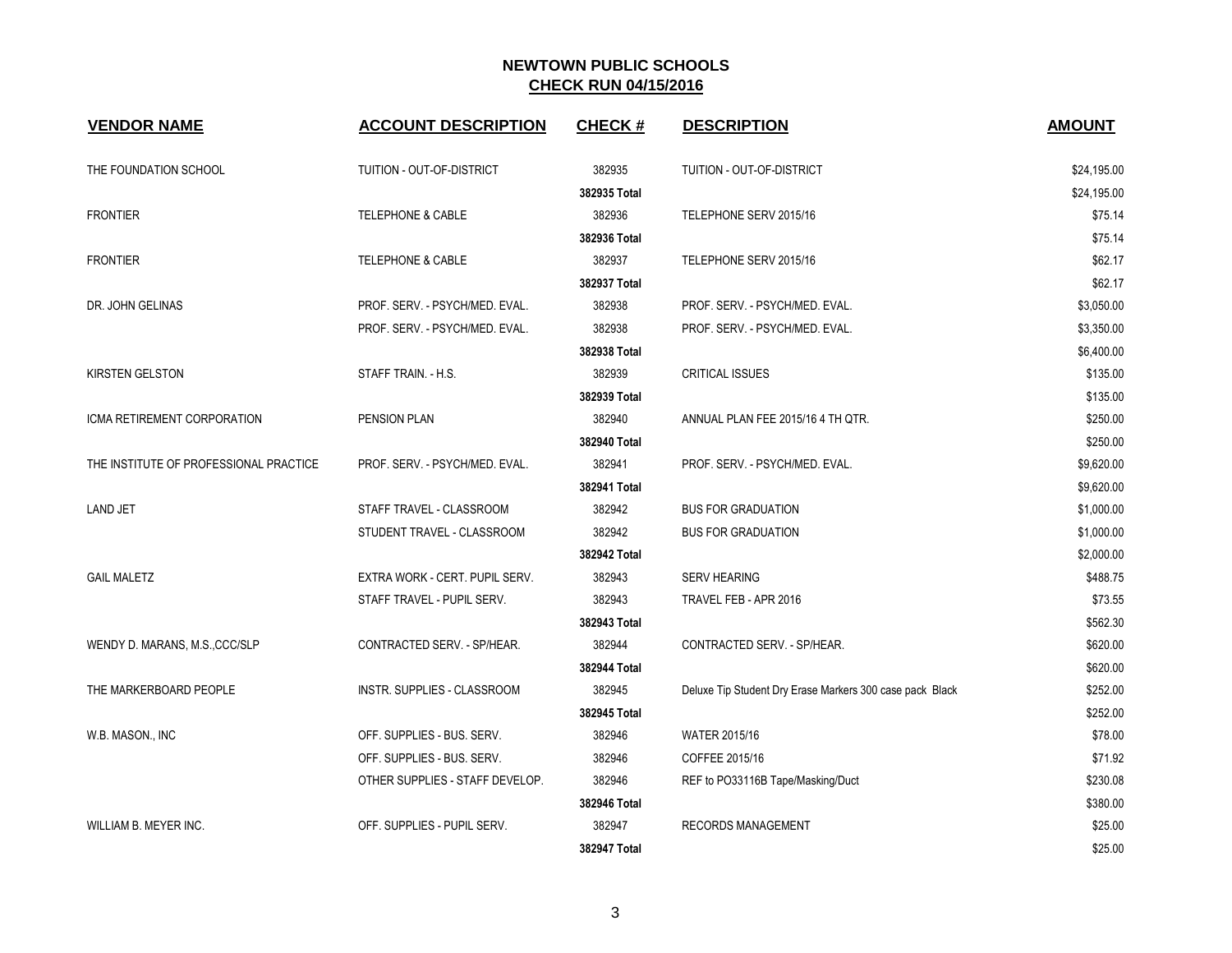| <b>VENDOR NAME</b>            | <b>ACCOUNT DESCRIPTION</b>      | <b>CHECK#</b> | <b>DESCRIPTION</b>                                       | <b>AMOUNT</b> |
|-------------------------------|---------------------------------|---------------|----------------------------------------------------------|---------------|
| MUSIC & ARTS CENTER, INC.     | <b>REPAIRS - MUSIC</b>          | 382948        | For repairs throughout the school year.                  | \$150.00      |
|                               | <b>REPAIRS - MUSIC</b>          | 382948        | For repairs throughout the school year.                  | \$30.64       |
|                               | <b>REPAIRS - MUSIC</b>          | 382948        | For repairs throughout the school year.                  | \$154.00      |
|                               | <b>REPAIRS - MUSIC</b>          | 382948        | For repairs throughout the school year.                  | \$125.00      |
|                               | <b>REPAIRS - MUSIC</b>          | 382948        | For repairs throughout the school year.                  | \$75.09       |
|                               |                                 | 382948 Total  |                                                          | \$534.73      |
| <b>NCS PEARSON INC.</b>       | INSTR. SUPPLIES - SP/HEAR.      | 382949        | CELF5 0158036328                                         | \$154.00      |
|                               | INSTR. SUPPLIES - SP/HEAR.      | 382949        | CELF5 0158036336                                         | \$154.00      |
|                               | INSTR. SUPPLIES - SP/HEAR.      | 382949        | <b>SHIPPING</b>                                          | \$18.48       |
|                               |                                 | 382949 Total  |                                                          | \$326.48      |
| NEW ENGLAND SPORTSWEAR        | <b>INSTR. SUPPLIES - SPORTS</b> | 382950        | PRINTED UNIFORMS/ROYAL BELTS & SOCKS                     | \$660.00      |
|                               | <b>INSTR. SUPPLIES - SPORTS</b> | 382950        | PRINTED UNIFORMS BOYS INDOOR TRACK                       | \$3,375.00    |
|                               |                                 | 382950 Total  |                                                          | \$4,035.00    |
| NEWMARK LEARNING              | TEXTBOOKS - CURR. DEVELOP.      | 382951        | SEE ATTACHED                                             | \$241.90      |
|                               |                                 | 382951 Total  |                                                          | \$241.90      |
| NEWTOWN BOE CUSTODIAL ACCOUNT | STAFF TRAIN. - SUPER.           | 382952        | <b>ADMIN RETREAT</b>                                     | \$345.00      |
|                               | CONTRACTED SERV. - SUPER.       | 382952        | FINGERPRINTS 2014/15                                     | \$88.68       |
|                               | CONTRACTED SERV. - SUPER.       | 382952        | FINGERPRINTS 2014/15                                     | \$15.00       |
|                               |                                 | 382952 Total  |                                                          | \$448.68      |
| <b>DONNA NORLING</b>          | INSTR. SUPPLIES - CLASSROOM     | 382953        | PRINCIPALS MEETING                                       | \$32.76       |
|                               |                                 | 382953 Total  |                                                          | \$32.76       |
| OAK HILL PUBLISHING COMPANY   | INSTR. SUPPLIES - SOC. STUDIES  | 382954        | <b>ENGLISH EDITION- POCKET CONSTITUTIONS</b>             | \$500.00      |
|                               | INSTR. SUPPLIES - SOC. STUDIES  | 382954        | <b>SHIPPING</b>                                          | \$50.00       |
|                               |                                 | 382954 Total  |                                                          | \$550.00      |
| OFFICE DEPOT, INC             | INSTR. SUPPLIES - CLASSROOM     | 382955        | File Folders, 315515, CREC princing 2015-16, no shipping | \$52.70       |
|                               |                                 | 382955 Total  |                                                          | \$52.70       |
| PERFECTION LEARNING           | <b>TEXTBOOKS - SOC. STUDIES</b> | 382956        | AP US HISTORY: PREP 2016 SE 9781682404553                | \$1,137.00    |
|                               | TEXTBOOKS - SOC. STUDIES        | 382956        | <b>SHIPPING</b>                                          | \$113.70      |
|                               |                                 | 382956 Total  |                                                          | \$1,250.70    |
| PERKINS SCHOOL FOR THE BLIND  | TUITION - OUT-OF-DISTRICT       | 382957        | TUITION - OUT-OF-DISTRICT                                | \$25,631.66   |
|                               |                                 | 382957 Total  |                                                          | \$25,631.66   |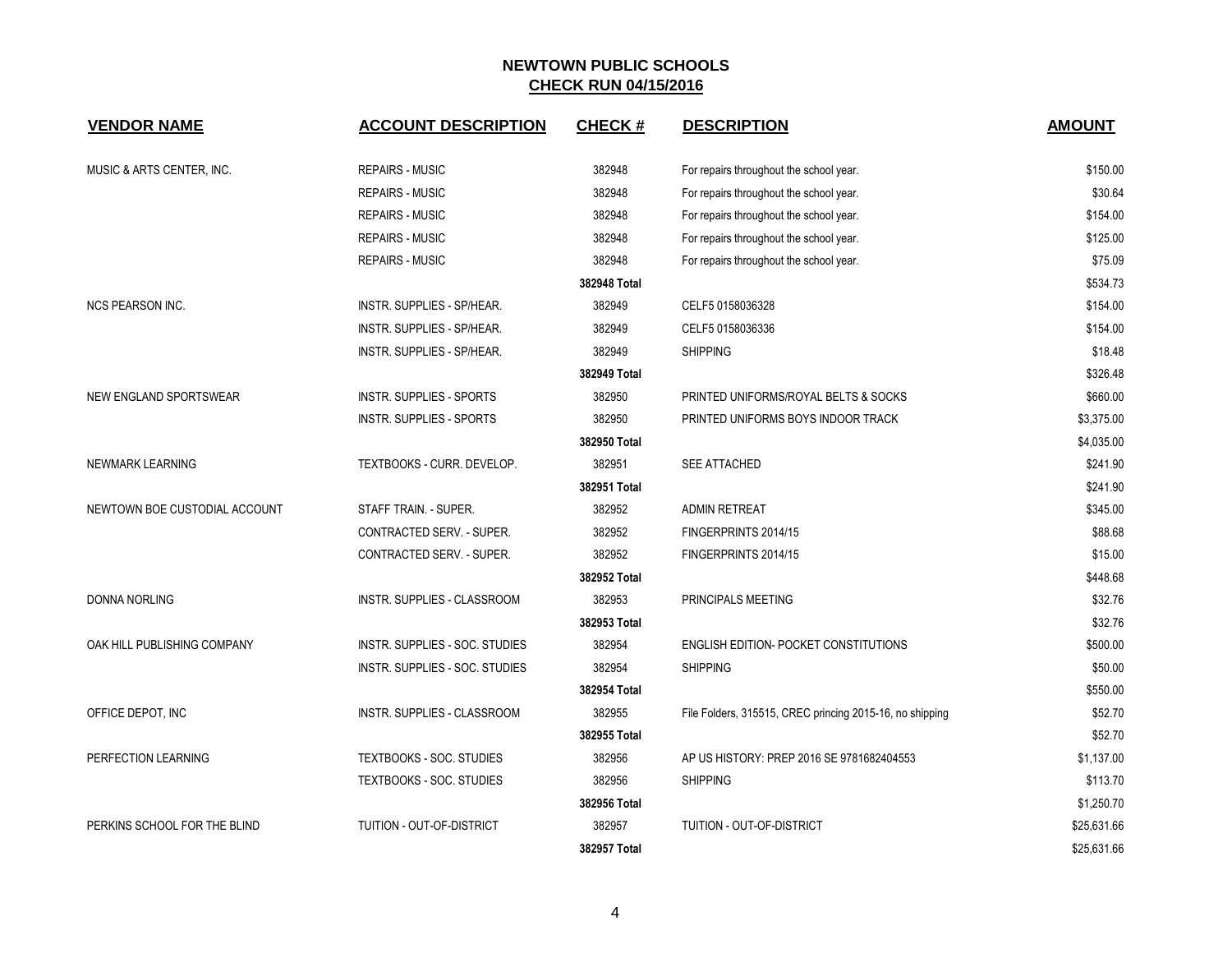| <b>VENDOR NAME</b>          | <b>ACCOUNT DESCRIPTION</b>       | <b>CHECK#</b> | <b>DESCRIPTION</b>                  | <b>AMOUNT</b> |
|-----------------------------|----------------------------------|---------------|-------------------------------------|---------------|
| PETTY CASH                  | POSTAGE - ADMIN.                 | 382958        | PETTY CASH                          | \$6.25        |
|                             | OFF. SUPPLIES - ADMIN.           | 382958        | PETTY CASH                          | \$48.94       |
|                             | OFF. SUPPLIES - ADMIN.           | 382958        | PETTY CASH                          | \$104.48      |
|                             | <b>INSTR. SUPPLIES - READING</b> | 382958        | PETTY CASH                          | \$20.90       |
|                             | <b>INSTR. SUPPLIES - SCIENCE</b> | 382958        | PETTY CASH                          | \$21.71       |
|                             | CONTRACTED SERV. - SPORTS        | 382958        | PETTY CASH                          | \$13.33       |
|                             | POSTAGE - GUIDANCE               | 382958        | PETTY CASH                          | \$5.99        |
|                             |                                  | 382958 Total  |                                     | \$221.60      |
| <b>QUILL CORPORATION</b>    | <b>INSTR. SUPPLIES - P.E.</b>    | 382959        | Classroom supplies                  | \$45.00       |
|                             | INSTR. SUPPLIES - CLASSROOM      | 382959        | Class room supplies                 | \$95.88       |
|                             | INSTR. SUPPLIES - CLASSROOM      | 382959        | Class room supplies                 | \$545.30      |
|                             | INSTR. SUPPLIES - CLASSROOM      | 382959        | Class room supplies                 | (\$21.99)     |
|                             | INSTR. SUPPLIES - CLASSROOM      | 382959        | Class room supplies                 | \$21.99       |
|                             | STAFF TRAVEL - GUIDANCE          | 382959        | Classroom supplies                  | \$219.00      |
|                             |                                  | 382959 Total  |                                     | \$905.18      |
| <b>JENNIFER RADACHOWSKY</b> | STAFF TRAVEL - PUPIL SERV.       | 382960        | TRAVEL NOV 2015                     | \$33.35       |
|                             | STAFF TRAVEL - PUPIL SERV.       | 382960        | TRAVEL DEC 2015                     | \$29.90       |
|                             | STAFF TRAVEL - PUPIL SERV.       | 382960        | TRAVEL DEC 2015                     | \$12.94       |
|                             | STAFF TRAVEL - PUPIL SERV.       | 382960        | TRAVEL JAN 2016                     | \$29.70       |
|                             | STAFF TRAVEL - PUPIL SERV.       | 382960        | TRAVEL FEB 2016                     | \$31.05       |
|                             | STAFF TRAVEL - PUPIL SERV.       | 382960        | TRAVEL MARCH 2016                   | \$22.68       |
|                             |                                  | 382960 Total  |                                     | \$159.62      |
| SCHOLASTIC INC              | TEXTBOOKS - CURR. DEVELOP.       | 382961        | Misc. Titles See attached           | \$5.68        |
|                             | TEXTBOOKS - CURR. DEVELOP.       | 382961        | Misc. Titles See attached           | \$31.61       |
|                             |                                  | 382961 Total  |                                     | \$37.29       |
| <b>SCHOOL SPECIALTY</b>     | INSTR. SUPPLIES - CLASSROOM      | 382962        | K-4 Art Supplies                    | \$320.64      |
|                             |                                  | 382962 Total  |                                     | \$320.64      |
| THE TAFT EDUCATIONAL CENTER | STAFF TRAIN. - CLASSROOM         | 382963        | Advanced Placement Summer Institute | \$50.00       |
|                             |                                  | 382963 Total  |                                     | \$50.00       |
| MARISOL TROCHE, MS.ED.LPC   | PROF. SERV. - PSYCH/MED. EVAL.   | 382964        | PROF. SERV. - PSYCH/MED. EVAL.      | \$375.00      |
|                             |                                  | 382964 Total  |                                     | \$375.00      |